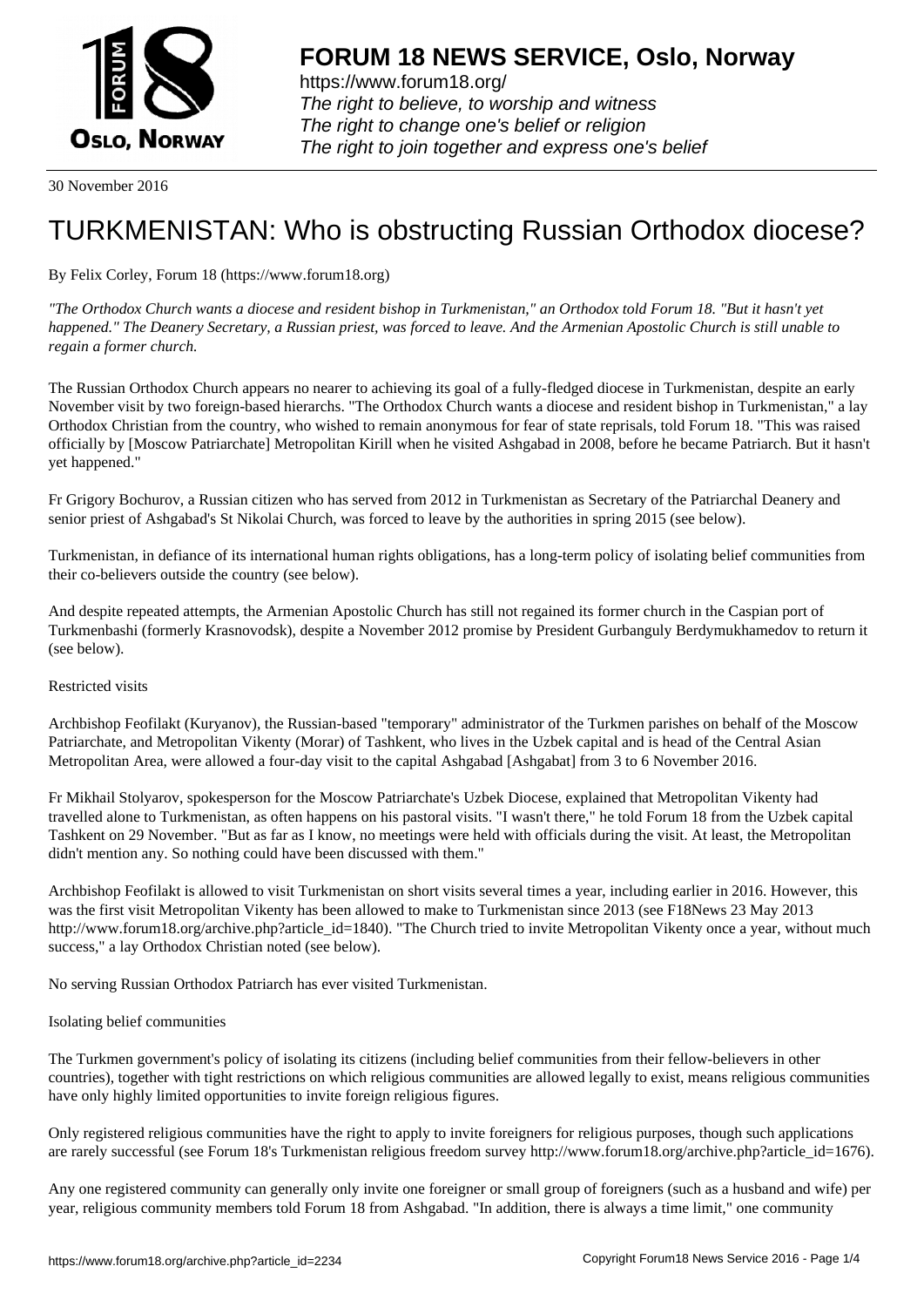At least two Protestant communities were able to have such brief visits in 2016, Protestants told Forum 18. In the past, other registered Protestant churches, as well as the Baha'i and Hare Krishna communities have been able to have such short, rare visits by foreign citizens.

The state-controlled Sunni Muftiate (Muslim Spiritual Administration) - the only form of the majority religion Islam permitted – appears only to invite foreigners on very rare occasions. Islamic communities outside the framework of the Muftiate are not allowed to exist, and therefore (like Jehovah's Witnesses and many Protestant churches) cannot invite foreign citizens (see Forum 18's Turkmenistan religious freedom survey http://www.forum18.org/archive.php?article\_id=1676).

Registered religious communities are generally not able to invite foreign citizens to live and serve in Turkmenistan. The enforced departure from Turkmenistan in spring 2015 of Fr Grigory Bocharov, the Secretary of the Patriarchal Deanery who had arrived from Russia (see below), appears to leave only one Russian Orthodox priest from Russia remaining, Forum 18 notes.

The one exception is for the small Catholic community, which is served by three foreign priests resident in Ashgabad. However, these priests have diplomatic status as staff of the Holy See's Nunciature (see Forum 18's Turkmenistan religious freedom survey http://www.forum18.org/archive.php?article\_id=1676).

Religious communities which might want to invite pastoral leaders or qualified religious teachers to live and serve in Turkmenistan are thus unable to do so.

Similarly, the only institution allowed to train clergy of any faith in the country, the small Muslim Theological Section in the History Faculty of Magtymguly Turkmen State University in Ashgabad, is not allowed to have any foreign staff (see Forum 18's Turkmenistan religious freedom survey http://www.forum18.org/archive.php?article\_id=1676).

No Russian Orthodox diocese for Turkmenistan

The dozen or so Russian Orthodox parishes in Turkmenistan were transferred by the Church's Holy Synod in October 2007 from the jurisdiction of the then Central Asian Diocese based in the Uzbek capital Tashkent after heavy pressure from the Turkmen authorities. They were formed into a Deanery directly subject to the Patriarch (see F18News 19 October 2007 http://www.forum18.org/Archive.php?article\_id=1037).

When the then head of the Russian Orthodox Church's Department of External Church Relations, Metropolitan Kirill (now the Russian Patriarch) met President Gurbanguly Berdymukhamedov at his palace in Ashgabad on 27 May 2008, Russian Orthodox sources seemed confident the President would allow the Church to create a diocese.

"During the conversation, issues were discussed related to the organisation in the country of an Orthodox diocese," Church publications noted after the meeting. "The state leadership of Turkmenistan puts great significance on the formation of a diocesan structure on the base of the Orthodox parishes, which would have a status equal to that of all the other dioceses of the Russian Orthodox Church, both in Russia and in other countries."

On behalf of the Patriarch, the Turkmen Deanery has been led since October 2008 by the "temporary administrator", Bishop Feofilakt (Kuryanov). He has retained his responsibility for "temporarily" overseeing the Deanery over more than eight years, despite having episcopal responsibilities in Russia, first as assistant bishop in the Moscow diocese, then bishop of Smolensk and, finally, bishop of Pyatigorsk from March 2011. Feofilakt became an Archbishop in 2014.

The Russian Orthodox Holy Synod established individual dioceses for Kyrgyzstan and Tajikistan – led by their own resident bishops – in July 2011.

While the dozen or so parishes in Turkmenistan would form a small diocese, it would still be bigger than the Tajikistan diocese, which has just six parishes (one of them on a Russian military base). Similarly, the Azerbaijan diocese has fewer parishes than in Turkmenistan.

## OSCE obligations

As a participating State of the Organisation for Security and Co-operation in Europe (OSCE), Turkmenistan has an obligation to respect and facilitate everyone's freedom of religion or belief and linked fundamental freedoms.

The Concluding Document of the Vienna Meeting 1986 of Representatives of the Participating States of the Conference on Security and Co-operation in Europe commits participating states to "respect the right" of religious communities to "organize themselves according to their own hierarchical and institutional structure".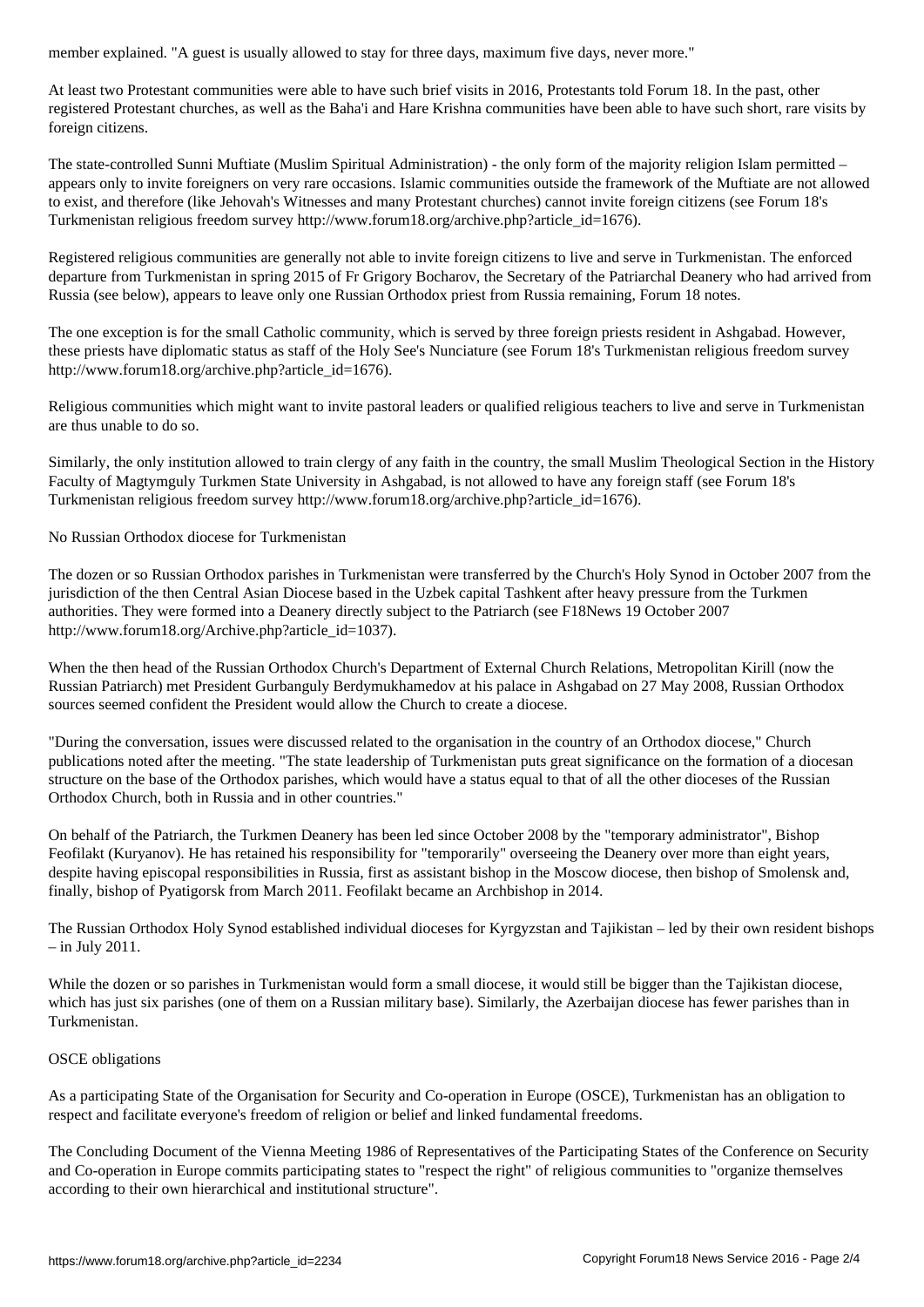respective requirements and standards as well as with any freely accepted arrangement between them and their State" (see Forum 18's compilation of OSCE commitments on freedom of religion or belief http://www.forum18.org/archive.php?article\_id=1351).

What or who is delaying establishing Orthodox diocese?

Forum 18 was unable to reach any Turkmen officials to find out whether the state is preventing the Russian Orthodox Church from structuring itself in the country as it chooses and naming a resident leader of its choice.

The telephone of Mekan Akyev, head of the government's Commission for Work with Religious Organisations and Expert Analysis of Resources Containing Religious Information, Published and Printed Production, went unanswered each time Forum 18 called between 28 and 30 November. The telephone of one of the Deputy Chairs, Gurbanberdy Nursakhatov, also went unanswered, though local people told Forum 18 he was out of the country.

Forum 18 asked a spokesperson for the Moscow Patriarchate about what is delaying the establishment of a diocese in Turkmenistan, and whether the Deanery is likely to be turned into a Diocese soon. He chose his words very carefully in his response. "What exists exists," he told Forum 18 from Moscow on 28 November. "If something changes, a new structure might be required."

Asked how much the Moscow Patriarchate is pushing the Turkmen authorities to be allowed a diocese, the official – who did not give his name – responded: "The structure is important for us, but carrying out religious services is the most important thing." Asked about the current state of negotiations, he added: "I'm not saying if there are or aren't discussions in the Moscow Patriarchate on this, but if there were we wouldn't discuss it publicly."

Asked why the Russian-based Archbishop Feofilakt is still the administrator of the Patriarchal Deanery, the Moscow Patriarchate official noted that he had been "temporary" administrator for some years. He did not explain why this provisional status has remained unchanged for more than eight years.

Will synod be able to meet in Ashgabad?

The Turkmen Deanery is part of the Russian Orthodox Central Asian Metropolitan Area, led by Metropolitan Vikenty (Morar), who is based in Tashkent. The Metropolitan Area is made up of the dioceses of Uzbekistan, Kyrgyzstan and Tajikistan, together with the Patriarchal Deanery in Turkmenistan.

Unlike the Kyrgyzstan and Tajikistan dioceses, which he has been able to visit at least once a year, Metropolitan Vikenty has found it more difficult to visit the parishes in Turkmenistan. He first visited the Turkmen parishes in November 2012, then again in April 2013. However, his next visit did not take place until November 2016.

Fr Stolyarov, spokesperson for the Uzbek diocese, insisted that Metropolitan Vikenty faces no obstruction visiting Turkmenistan when required. "If we submit a request for such a visit, that request will be met," he told Forum 18.

The synod of the Central Asian Metropolitan Area – with the bishops of Uzbekistan, Kyrgyzstan and Tajikistan, as well as Archbishop Feofilakt representing the Turkmen Deanery – has met in Tashkent and the Kyrgyz capital Bishkek. Although Archbishop Feofilakt expressed the hope at the March 2015 synod that the next meeting could be held "in sunny Ashgabad", this did not happen.

### Deanery Secretary forced out

Fr Grigory Bochurov, a Russian citizen from Pyatigorsk diocese, served from 2012 in Turkmenistan as Secretary of the Patriarchal Deanery and senior priest of Ashgabad's St Nikolai Church. Bishop Feofilakt named him to both posts in September 2012.

In a December 2014 meeting in Ashgabad with Charygeldi Seryaev, head of the government's then Gengesh (Council) for Religious Affairs, Archbishop Feofilakt praised Fr Bochurov's "constructive work" in coordinating the work of the parishes in Turkmenistan. Fr Bochurov was also present at the meeting.

However, in spring 2015 the Turkmen authorities refused to extend Fr Bochurov's permission to remain in Turkmenistan, the lay Orthodox Christian told Forum 18. The priest was forced to leave Turkmenistan and return to Russia, where he resumed duties in the Pyatigorsk diocese. It appears the Church tried to appeal to the Turkmen authorities to overturn the enforced departure, but with no success.

Finally bowing to the inevitable, Archbishop Feofilakt issued a decree on 20 June 2016, removing Fr Bochurov from his post as senior priest at Ashgabad's St Nikolai Church and also from his post as Secretary to the Patriarchal Deanery in Turkmenistan.

"No changes" for Armenian Apostolic Church